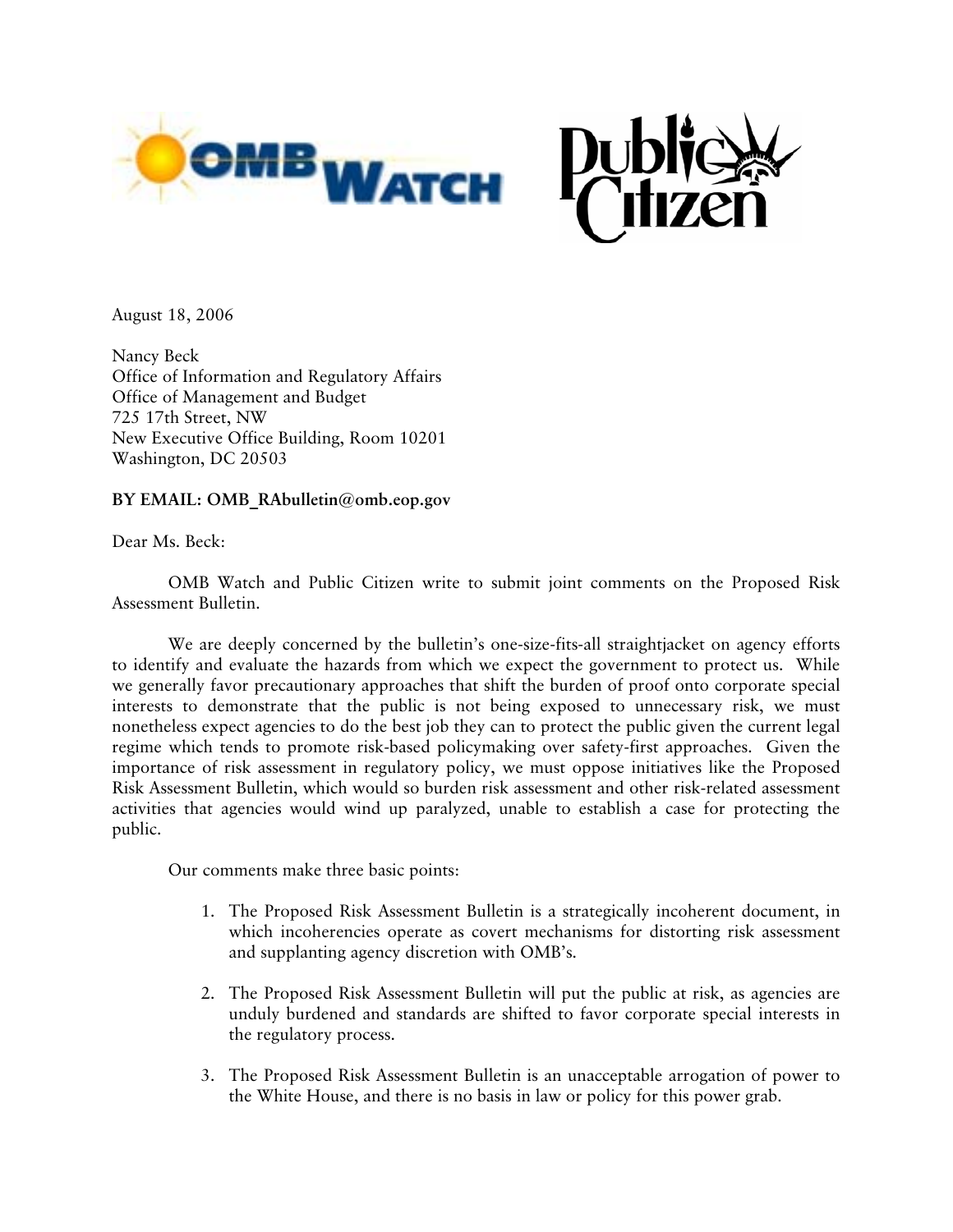#### **I. OMB'S PROPOSED RISK ASSESSMENT BULLETIN IS STRATEGICALLY INCOHERENT.**

 OMB's Proposed Risk Assessment Bulletin is a volatile text. There is much in the Proposed Risk Assessment Bulletin that fails to comport with what is generally known and assumed about risk assessment, that cannot harmonize with existing statutory and executive branch mandates, and that even falls apart internally in the text of the bulletin itself. A significant sign of the bulletin's volatility is that these observations have already been raised, in one form or other, by legions of commenters — an unexpectedly large number for so technical and abstruse a topic as the procedures for conducting quantitative risk assessments.

 The bulletin's volatilities are not simply flaws to be corrected but actually are fundamental elements of the text. Recent pathbreaking scholarship in legal academia has discovered that legal and policy texts do their work of altering relationships and directing action not only through their overt commands but also through their incoherencies: their internal faults and gaps, logical fissures, and unexplained dissonances with prior legal and policy texts.<sup>[1](#page-1-0)</sup> Incoherence is, in this manner, a working part of the OMB bulletin. The Proposed Risk Assessment Bulletin is a *strategically* incoherent policy document, using incoherencies as an organizing principle and as a covert mechanism for manipulating agency conduct of risk assessments and the White House's role in that process.

There are three important kinds of incoherence in the Proposed Risk Assessment Bulletin:

- 1. *Definitional incoherence*. Key definitions in the text fail to define any clear boundaries for the subject of the bulletin. The incoherence of these definitions is not the product of sloppy draftsmanship but, instead, is carefully crafted to achieve OMB's political goals.
- 2. *Substantive incoherence*. At a slightly further remove from the words themselves, the bulletin is premised on an understanding of the relationship

<span id="page-1-0"></span><sup>1</sup> *See, e.g.*, JANET E. HALLEY, DON'T: A READER'S GUIDE TO THE MILITARY ANTI-GAY POLICY (1998) (explicating textual and political volatilities of the U.S. military's "Don't Ask, Don't Tell" policy); Janet E. Halley, *Romer v. Hardwick*, 68 U. COLO. L. REV. 429 (1997) (reading the unexplained trouble points in the relationship between *Romer v. Evans*, 517 U.S. 620 (1996), and *Bowers v. Hardwick*, 478 U.S. 186 (1986), not as gaps to be filled but as new features of the legal world created by the *Romer* decision). Halley's work is the apotheosis in legal scholarship of two otherwise unrelated trends in literary studies and philosophy: the discovery in literature that ambiguity can be *read* as a formal element of a literary text, just like such familiar formal features as rhyme, plot, character, and metaphor, *see* WALTER J. EMPSON, SEVEN TYPES OF AMBIGUITY (1930), and the development of ordinary language philosophy, with the attendant discovery that speech acts are notable not just for the meaning of their content but also *as actions*, such as when a minister declares a couple husband and wife, *see* J.L. AUSTIN, HOW TO DO THINGS WITH WORDS (2d ed., J.O. Urmson & Marina Sbisà eds. 1975). Whereas most legal scholars and commentators regard incoherencies in legal and policy texts as flaws to be corrected (with their own commentary offered as advice to a future court or policymaker), Halley's insight is to read incoherence as a feature of the text that is notable not just as an error but also as an active part of the legal or policy document.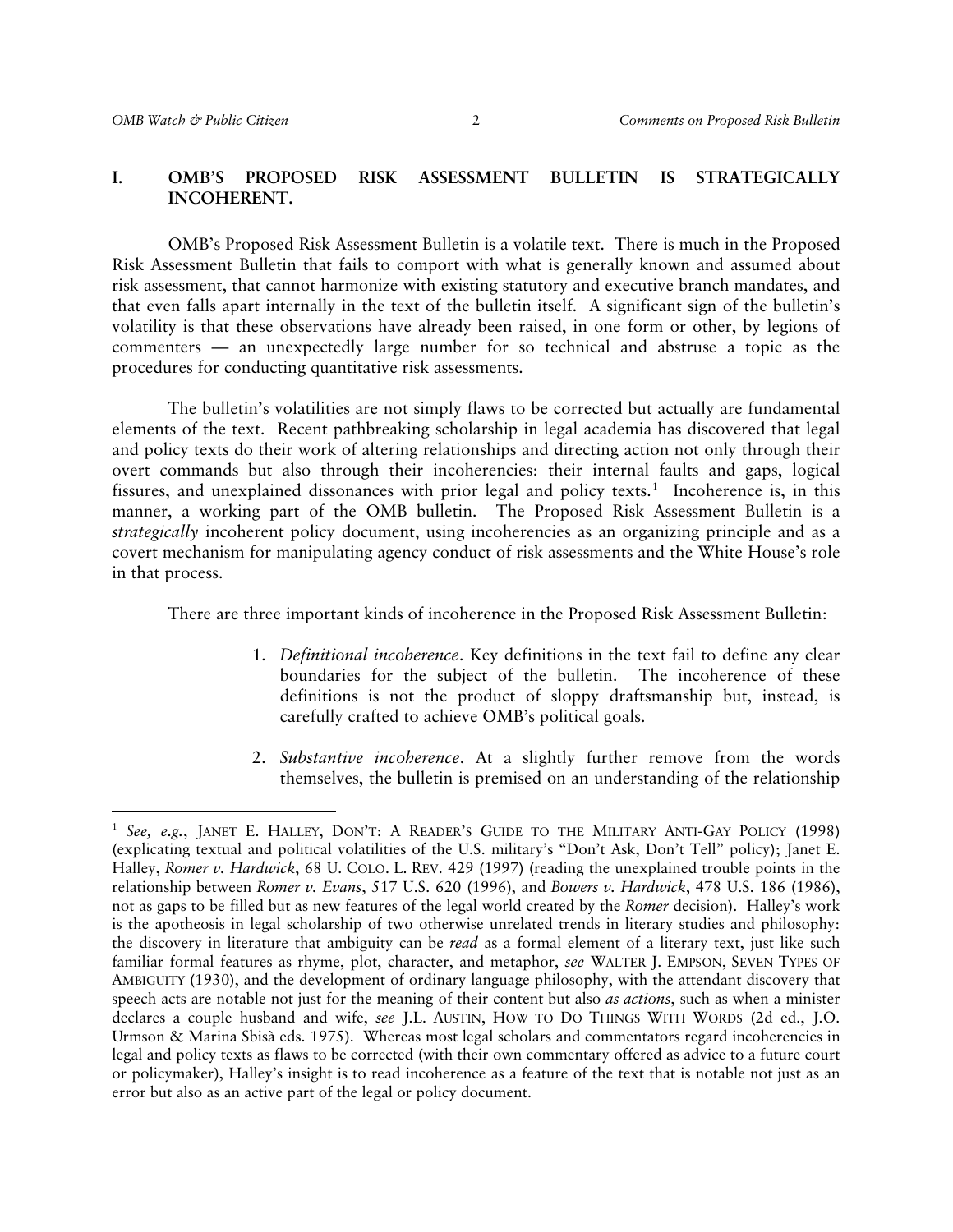between risk assessment, risk management, and risk communication that fails to correspond with the widely accepted view of that relationship. Through this gap between what is presumed in the bulletin and what is otherwise generally believed, OMB actually seeks to effect a change in the very nature of the enterprise of risk assessment and other risk-related assessment activities.

3. *Policy incoherence*. The Proposed Risk Assessment Bulletin does not exist in isolation; agencies must comply with it as well as other existing policies and laws. The bulletin does not cohere in this larger universe of mandates, even though agencies will be expected to comply with all of these mandates simultaneously.

# **A. The core definitions in the Proposed Risk Assessment Bulletin are incoherent.**

 The definitions that form the very core of the Proposed Risk Assessment Bulletin are incoherent. The Proposed Risk Assessment Bulletin notionally starts with the universe of agency information, drills down to the set of information that can be called risk assessment, and then carves out a subset of risk assessments that are *influential* risk assessments subject to further prescriptions. This elaborate taxonomy is actually a sham, resulting in an unmanageably vast set and an incoherently defined subset. The inherently meaningless definitions at the core of the bulletin are meaningful in one way: they open the door to a powerful new role for OMB as the arbiter of the case-by-case application of the bulletin for whatever agency informational assessments it decides to govern.

# *1. The definition of "risk assessment" covers an unmanageably vast range of agency information.*

 As was noted by several presenters at the May NAS session, the bulletin uses a definition of "risk assessment" that sweeps in a much broader universe of agency information than has ever been contemplated by any standard, widely accepted definition. The OMB bulletin uses the following definition:

- (1) A scientific or technical document
- (2) That (a) assembles and (b) synthesizes scientific information
- (3) To determine (a) whether a potential hazard exists and/or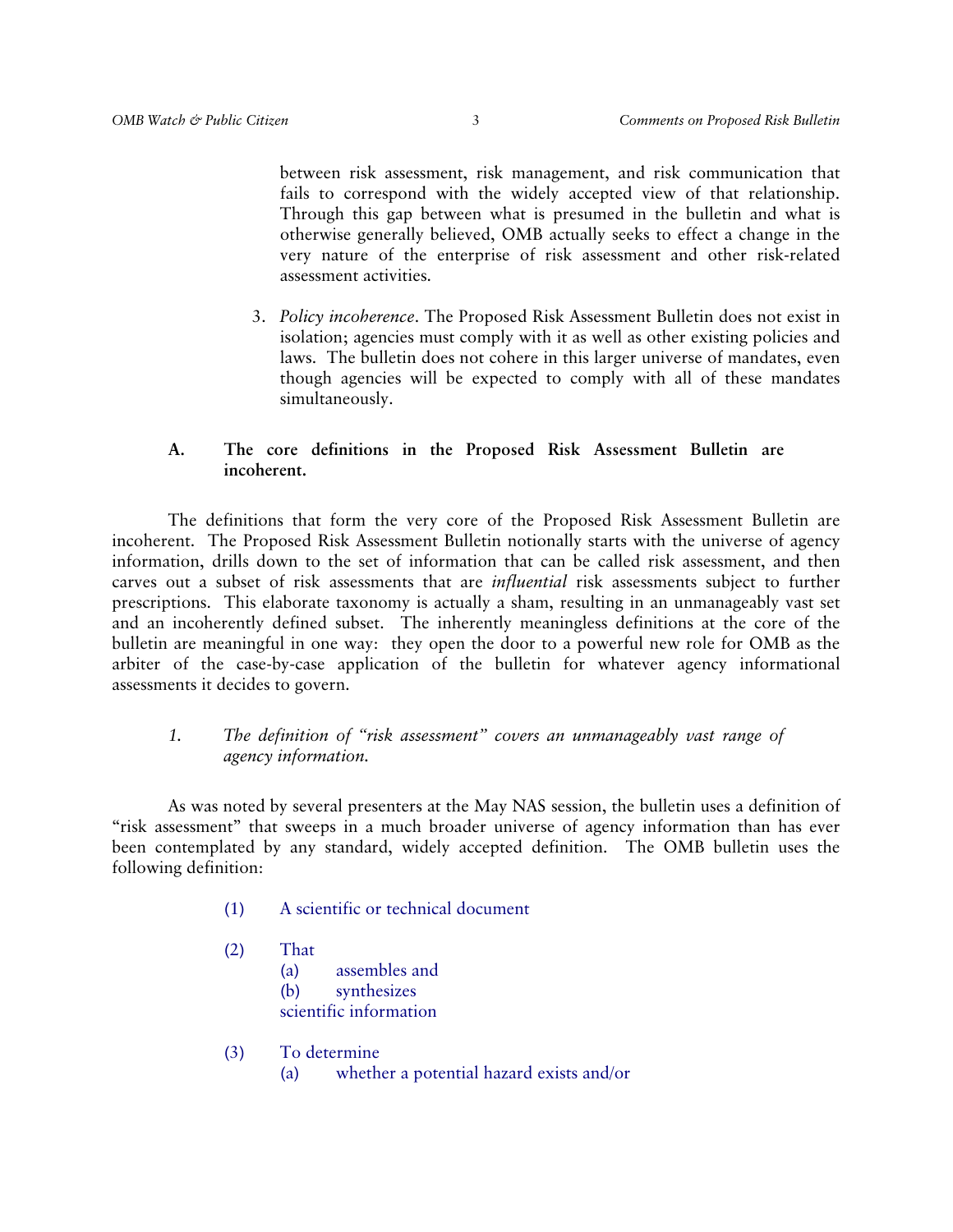### (b) the extent of possible risk to human health, safety, or the environment.<sup>[2](#page-3-0)</sup>

On its face, the definition is already so broad as to be meaningless. Moreover, OMB adds that the definition of "risk assessment" will cover many risk-related assessment activities that stop short of full risk assessments, such as hazard identification programs like IRIS and the Report on Carcinogens.<sup>[3](#page-3-1)</sup>

 In fact, the definition of risk assessment is so broad that it would sweep in large number of activities that would never normally be considered risk assessments. The National Weather Service, for example, issues heat advisories and hurricane advisories, which are (1) meteorological pronouncements (2) that draw from empirical observation, computer modeling, and the professional scientific judgment of expert meteorologists (3) to determine (3a) whether a severe weather event, such as a hurricane or intense heat, is likely or imminent and (3b) the extent of that risk for persons exposed to or in the path of the weather event. Likewise, the U.S. Department of Agriculture issues food preparation notifications to the general public, which are (1) health notifications (2) that draw from bacteriology, virology, epidemiology, food and nutrition science, and centuries of empirical observations to suggest safe food handling, preparation, and cooking practices, based on (3) determinations of (3a) whether a hazard exists from handling, preparing, and cooking meats and other foods and (3b) the extent of the risks to human health from unsanitary practices and wrong cooking temperatures. Even the most pro-bulletin corporate special interest would have to concede that weather advisories and food preparation tips are not risk assessments in need of the laborious requirements of the Proposed Risk Assessment Bulletin.

### *2. The subset of "influential risk assessment" is likewise incoherent.*

 The subject of the bulletin is no clearer once we drill down from "risk assessments" to the subset of "influential risk assessments" subject to even more burdens from the Proposed Risk Assessment Bulletin. OMB defines this subset as consisting of risk assessments (and other riskrelated assessment activities falling under the bulletin's expansive definition) that

- (1) An agency reasonably can determine
- (2) will have or do have

- (3) a clear and substantial impact
- (4) on important public policies or private decisions.[4](#page-3-2)

<span id="page-3-0"></span> $2$  Proposed Risk Assessment Bulletin at 8 (outline numbering added for illustrative purposes).

<span id="page-3-1"></span><sup>&</sup>lt;sup>3</sup> See id. at 9 ("Documents that address some but not all aspects of risk assessment are covered by this Bulletin. Specific examples of such risk assessments include: margin of exposure estimates, hazard determinations, EPA Integrated Risk Information System (IRIS) values, risk assessments which support EPA National Ambient Air Quality Standards, FDA tolerance values, ATSDR toxicological profiles, HHS/NTP substance profiles, [and] NIOSH current intelligence bulletins and criteria documents . . . .").

<span id="page-3-2"></span><sup>&</sup>lt;sup>4</sup> *Id.* at 9 (outline numbering added for illustrative purposes).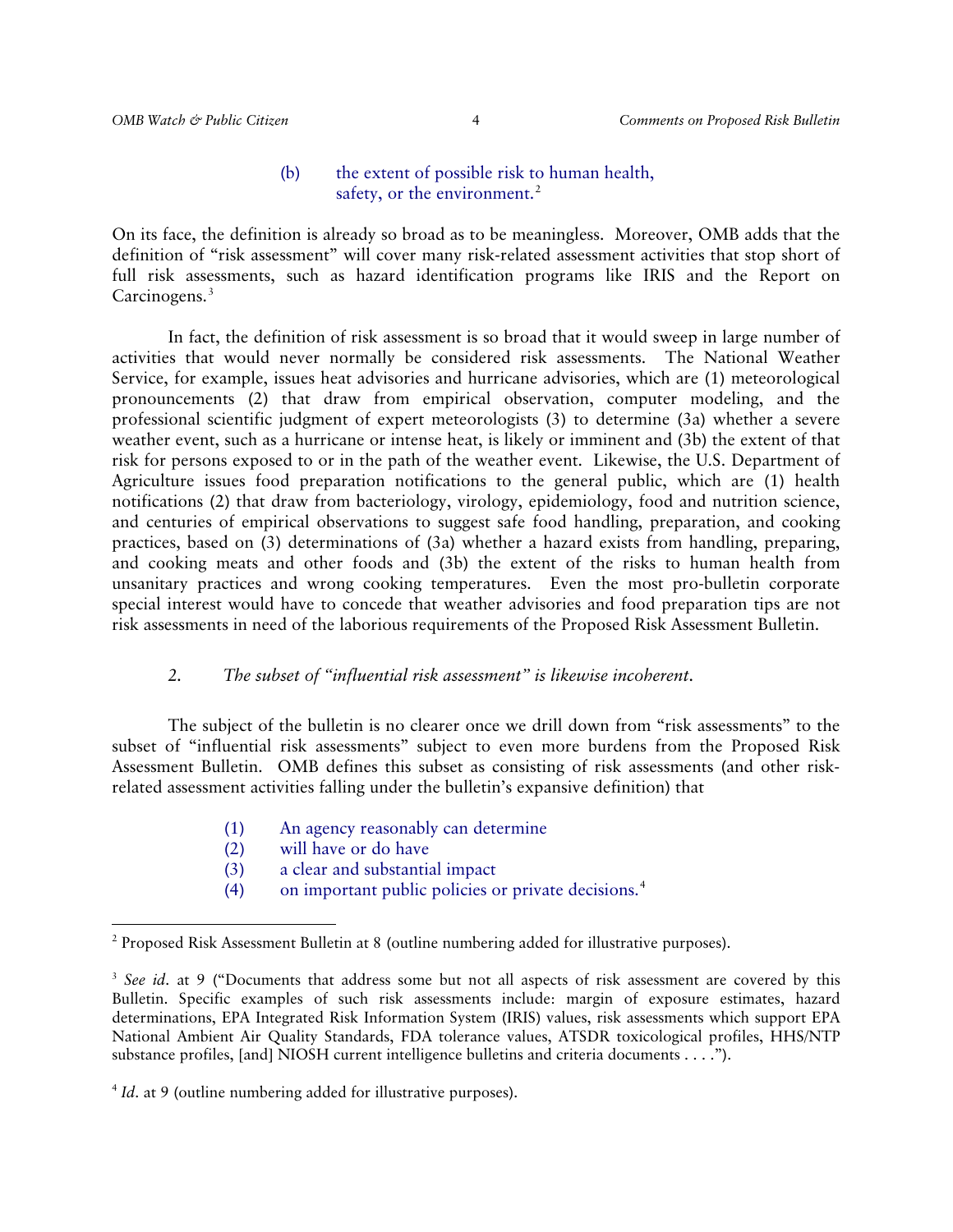The narrative of the Proposed Risk Assessment Bulletin reveals that there are important caveats lurking between the lines of these elements. In the world according to OMB, a covered risk assessment or risk-related assessment activity should be considered "influential" and governed by additional strictures because it might influence the behaviors of distant third parties, such as consumers or even foreign governments.<sup>[5](#page-4-0)</sup> The definition is more like the following:

- (1) An agency reasonably can determine
- (2) will have or does have **<<***could have***>> <<***could be first domino in a chain of events to have***>>**
- (3) a clear and substantial impact **<<***actual or hypothetical***>> <<***direct or indirect***>> <<***proximate or remote***>>**
- (4) on important public policies or private decisions.

The relationship between "influential risk assessments" and any actual *influence* they have is so distended that it is difficult to understand just why this subset is called "influential" at all.

 Later in the bulletin, the term *influential risk assessment* undergoes another twisting of meaning. In the course of justifying forcing influential risk assessments to find and examine all previously conducted risk assessments (apparently even stale or junk), OMB makes this startling statement:

By definition, influential risk assessments have a significant impact.<sup>[6](#page-4-1)</sup>

In light of the way the term is actually defined, this declaration is an impressive feat of prescriptive tautology. The sentence makes sense only if a reader ignores the official definition of the term and reads the sentence with the ordinary meaning of the words in mind: an *influential* risk assessment, in the absence of any other definition, would probably be a risk assessment that exerts some *influence* and thus has some impact, possibly even a significant impact. "By definition," however, the relationship of the category of influential risk assessments and their observable impacts is much less clear.

<span id="page-4-0"></span><sup>&</sup>lt;sup>5</sup> See id. ("A risk assessment can have a significant economic impact even if it is not part of a rulemaking. For instance, the economic viability of a technology can be influenced by the government's characterization of the risks associated with the use of the technology. Alternatively, the federal government's assessment of risk can directly or indirectly influence the regulatory actions of state and local agencies or international bodies.").

<span id="page-4-1"></span><sup>6</sup> *Id*. at 17.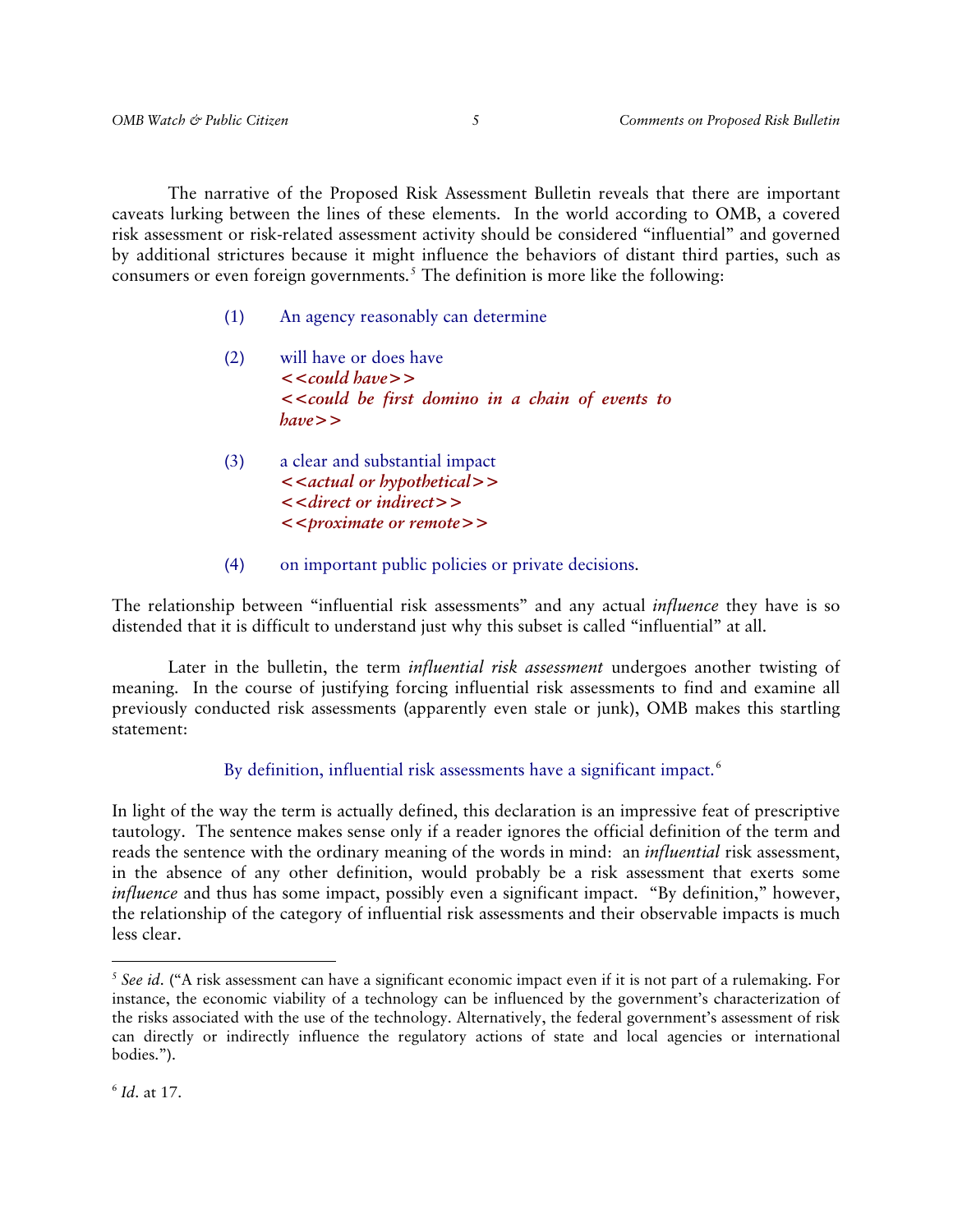The dynamic that OMB uses to achieve this definitional legerdemain is worth observing. OMB starts by defining the term "influential risk assessment" on page 9, then moves on page 17 to ignore the previous definition and exploit the meanings latent in the words themselves, in order to assert blithely what the definitions in the bulletin would not otherwise support. It could be schematized as follows:

- (1) Start with a term
- (2) Apply a definition from a specific context or create a new, unfamiliar definition
- (3) Switch to or exploit meaning of term different from (2), such as quotidian sense or a separate, distinct context
- (4) Pretend the shift or exploitation has not happened
- (5) Make other shifts between meanings, or exploit multiple meanings simultaneously, at will

It is a familiar habit of OMB during the tenure of John Graham: witness OMB's strategically incoherent use of the term *uncertainty[7](#page-5-0)* or, in this bulletin, its manipulation of the term *expected risk*.

#### *3. These definitions are strategically incoherent.*

 These incoherencies are worth charting not simply as an academic exercise in clever readings but, more importantly, as a necessary component of any full reading of the bulletin and its intended consequences. These incoherencies are not scrivener's errors; they are *functional parts of the bulletin itself*. They are both an organizing principle and prescriptions that alter relationships just as much as any overt command.

 One important consequence of the definitional incoherencies at the heart of the bulletin is that they create a rhetorical trap for any members of the concerned public commenting on the bulletin. By confusingly blurring the distinctions between risk assessment and other risk-related assessment activities, and then yoking them together under the bulletin's own arbitrary definition of "risk assessment," the bulletin forces commenters into the position of supporting the illusion of coherence in the bulletin any time they use the term "risk assessment." It is, in fact, difficult for any commenter to construct a meaningful sentence about the subject of the bulletin without portraying it as more coherent than it actually is.

 More palpable and longer lasting effects will take place behind the scenes, as the definitional incoherencies service OMB's desire to arrogate yet more power to itself. OMB grants itself the responsibility for "overseeing agency implementation of" the bulletin.<sup>[8](#page-5-1)</sup> Because of the

<span id="page-5-0"></span><sup>7</sup> *See* J. Robert Shull, OMB Watch, Comments on OIRA's 2005 Annual Draft Report on the Costs and Benefits of Regulation, *available at* <http://www.ombwatch.org/regs/Comments/

Draft2005CostBenRep.pdf>, at 48-50 (identifying discursive sleight-of-hand in OMB's use of *uncertainty*).

<span id="page-5-1"></span><sup>8</sup> Proposed Risk Assessment Bulletin at 26 § IX.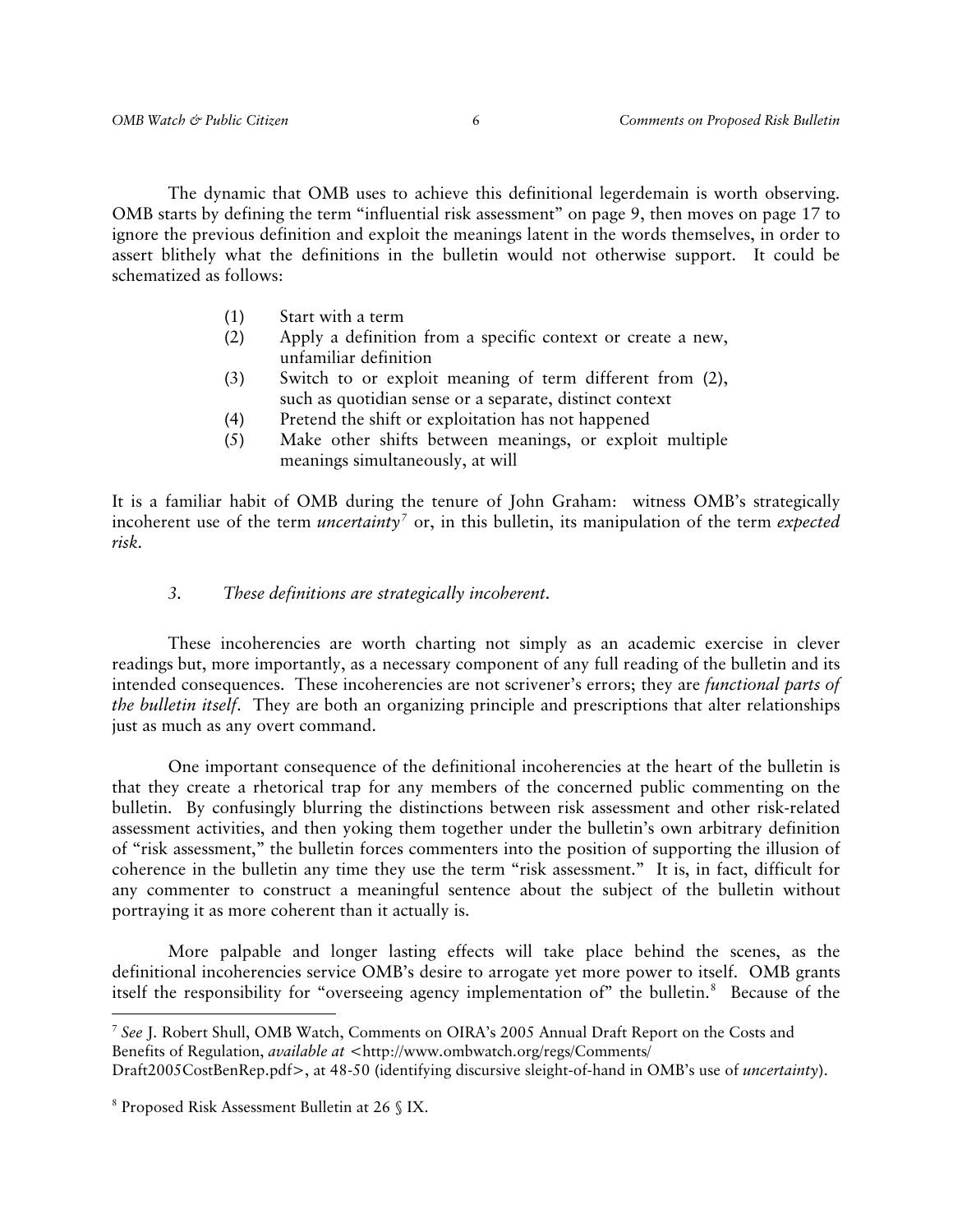incoherence of the core definitions of the bulletin and the threat of complete paralysis should the bulletin's strictures actually be applied to all potentially covered agency activities, there will be a great need for OMB's "overseeing" work. The inevitable consultation in case-by-case decisions of the Proposed Bulletin's applicability will give meaning to the Proposed Bulletin that its definitions fail to provide, but the public will not have access to those backdoor decisions. As a result, the agencies' discretion over risk assessment will be supplanted by OMB's.

### **B. The Proposed Risk Assessment Bulletin is premised on a distortion of the relationships between risk assessment, risk management, and risk communication.**

 The Proposed Risk Assessment Bulletin distorts the relationship between risk assessment, risk management, and risk communication. As these activities have assumed increasing importance for regulatory policy, the relationships between them have come to be marked by both convergence and separation:

- On the one hand, risk assessment is a purposive activity. Both in the shadow of the law<sup>[9](#page-6-0)</sup> and in accordance with extralegal mandates,<sup>[10](#page-6-1)</sup> agencies perform risk assessment in order to establish a sound basis for their risk management decisions. Risk assessments and risk-related assessment activities also can be performed for purely informational purposes, such as establishing values for the IRIS database. In other words, risk assessments are performed *for* use in risk management and risk communication. In that sense, the relationship between risk assessment, risk management, and risk communication is *convergent* on shared purposes.
- On the other hand, the activities themselves are treated as distinct and separate functions. In order to be most useful for risk management or communication purposes, risk assessment is an expert evaluation based on scientific evidence and informed judgment that is conducted in a protected sphere, separate from the politicized context of the final risk management decision. In this sense, the relationship between risk assessment, risk management, and risk communication is marked by *separation*.

In short, risk assessment, risk management, and risk communication have shared *purposes* while the *activities* themselves are distinct and separate.

<span id="page-6-0"></span> 9 Quantitative risk assessment is mandatory or quasi-mandatory in many specific contexts, as agencies seek to avoid sanction for being arbitrary and capricious in regulatory decisions, attempt to implement specific statutory commands, observe presumptive mandates in light of the Benzene Case, or comply with formal agency policy or longstanding agency practice from which agencies deviate at some peril.

<span id="page-6-1"></span><sup>10</sup> *See, e.g.*, Exec. Order No. 12,866 § 6.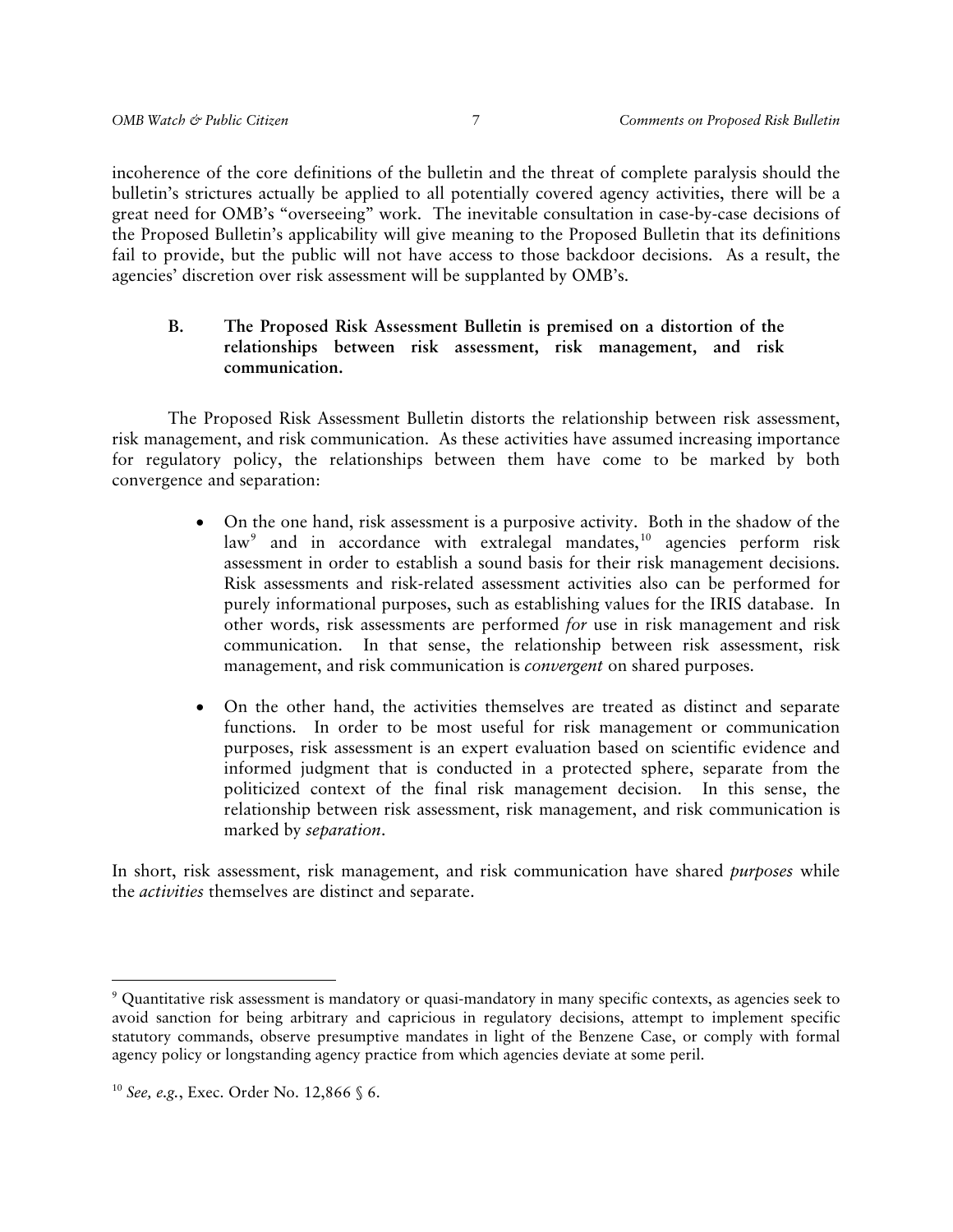The Proposed Risk Assessment Bulletin flips the balance of convergence and separation. In the bulletin, OMB blurs what should be kept distinct while separating risk assessment from its shared purposes.

 One of the most appalling ways that the distinct activities have been blurred is the Proposed Bulletin's insistence that risk assessors perform risk/risk comparisons. The Proposed Bulletin would require risk assessors to include an executive summary that provides "information that places the risk in context/perspective with other risks familiar to the target audience."<sup>[11](#page-7-0)</sup> In other words, risk assessors would be forced to engage in a risk communication — or, more appropriately, risk *propaganda*. This requirement of the bulletin furthers the long-term agenda of former OIRA administrator John Graham who, at the Harvard Center for Risk Analysis, misled the public repeatedly by mischaracterizing protective policy with twisted risk/risk tradeoffs.[12](#page-7-1) For example, Graham compared the lifetime fatality risk of dioxin to the risk of dying in a car crash and concluded that the risks of dioxin are minimal. In so doing, he engaged in serious mischaracterization of the risks: ignoring that risks are cumulative, that some risks are amenable to regulatory remedy in ways that others are not, and that some risks (those we consciously take on) are morally incomparable to others (those that we have no choice to face). The Proposed Risk Assessment Bulletin would not merely require risk assessors to do the work of risk communicators; it would require them to do that work *poorly*.

 Some of the other requirements of the bulletin make sense only in light of the bulletin's mismanagement of the roles of risk assessment and risk management, and its decision to divorce risk assessment from the risk management contexts in which it is performed. The most significant of these problems is that risk assessors would be forced to supplant point estimates for mushy ranges. Risk assessors are called upon to bring scientific expertise and professional judgment to bear in the face of uncertainty in order to aid risk managers in the policy (and political) decisions that they must make. In the aftermath of the Benzene Case, many agencies make key decisions based on the decision points of 1 in one million (usually treated as a remote or acceptable risk) and 1 in 10 thousand (usually treated as unquestionably actionable risk). Without risk assessors bridging the gap between the known and unknown by applying their professional judgment to assess, on the weight of the evidence, how to characterize risks between those decision points, risk managers will be left with the responsibility of finishing the incomplete work of assessment.

 The clearest example of the problems that will result is Superfund cleanups. At the familiar decision points of one in 1 million and one in 10 thousand, EPA policy toggles on and off its officials' discretion over whether or not to order a cleanup: sites that present a risk to the individual reasonably maximally exposed of 1 in 1 million or smaller cannot be subject to a cleanup order, whereas sites that present a risk of 1 in 10 thousand or greater *must* have a cleanup order, and sites between those risk points are left to the agency's discretion.

<span id="page-7-0"></span><sup>&</sup>lt;sup>11</sup> Proposed Risk Assessment Bulletin at 24  $\mathcal{S}$  IV(6)(d).

<span id="page-7-1"></span><sup>12</sup> See Laura I. MacCleery, Public Citizen, *Safeguards at Risk: John Graham and Corporate America's Backdoor to the Bush White House* (Mar. 2001), available at

<sup>&</sup>lt;http://www.citizen.org/documents/grahamrpt.pdf>, at 17-18.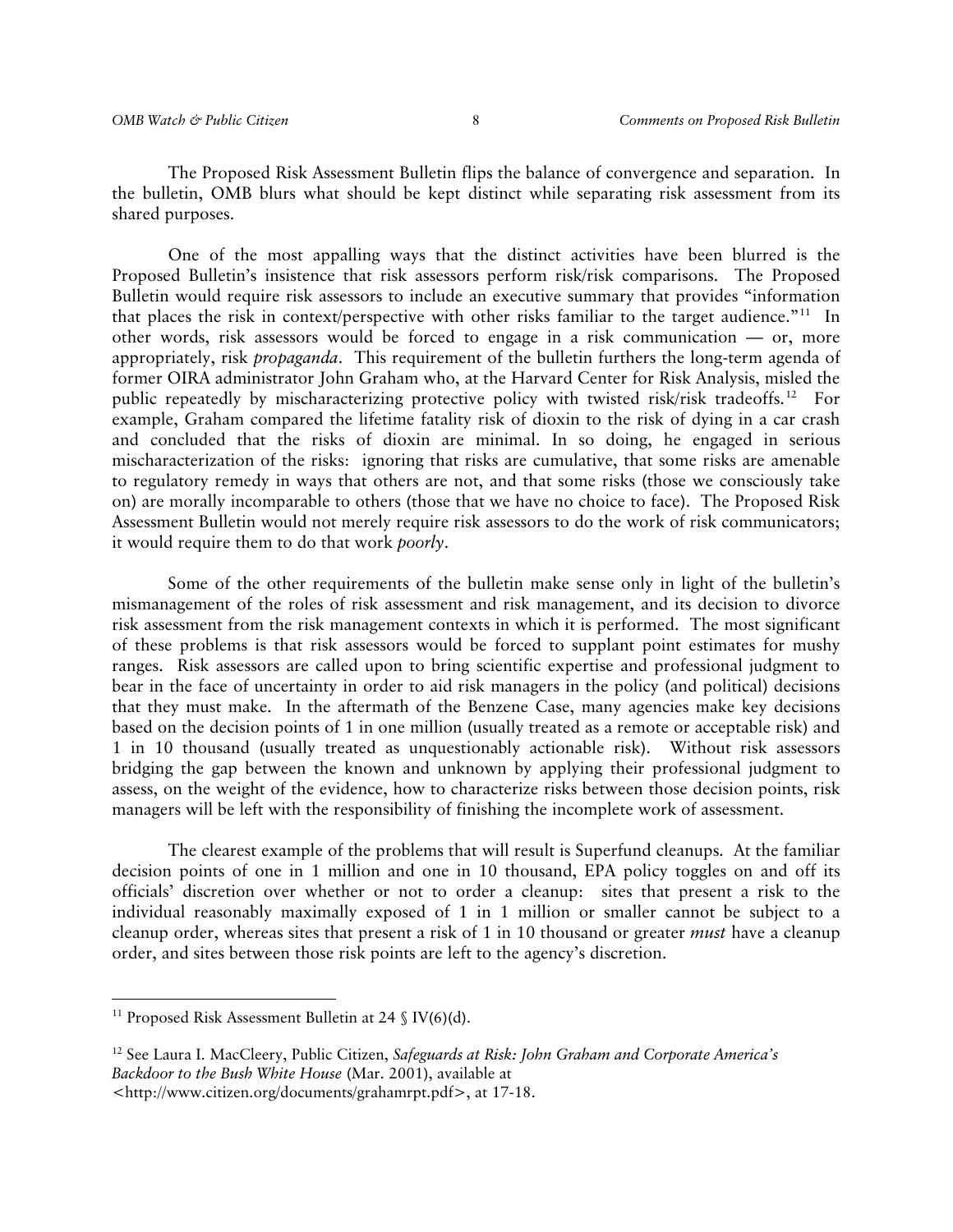

 In Figure 1, the standard scenario, the choice for Superfund officials is clear: a site presenting an assessed risk of value A cannot result in a cleanup order; a site with risk C must result in a cleanup order; and a site with risk B is left up to the officials' discretion. Under OMB's Proposed Risk Assessment Bulletin, with point estimates replaced by mushy ranges, the situation would look like Figure 2 — and would be much less clear for administrators. With the work of *assessment* left unfinished, the Superfund administrator would be left with only one clear result: a site with risk B would be left to the administrator's discretion. Sites with risk ranges at A and C, however, would be much less clear, because the ranges straddle the key decision points. A decision to order a cleanup in case A or not to order a cleanup in case C could immediately be subject to litigation and a protracted legal battle.



 Seeing the Proposed Risk Assessment Bulletin in this light — divorcing risk assessment from the risk management purposes for which it is conducted — is the key to making sense of the many new requirements for risk assessments. The bulletin would lard risk assessments with all manner of information that would be irrelevant or extraneous to the risk manager's needs. For example, the bulletin requires risk ranges, central estimates and efforts to downplay worst-case scenarios, and population-wide risk estimates, even though many risk management decisions require point estimates of risks to individuals in worst-case scenarios. These approaches are utterly inapposite for many specific risk assessment contexts, such as the following: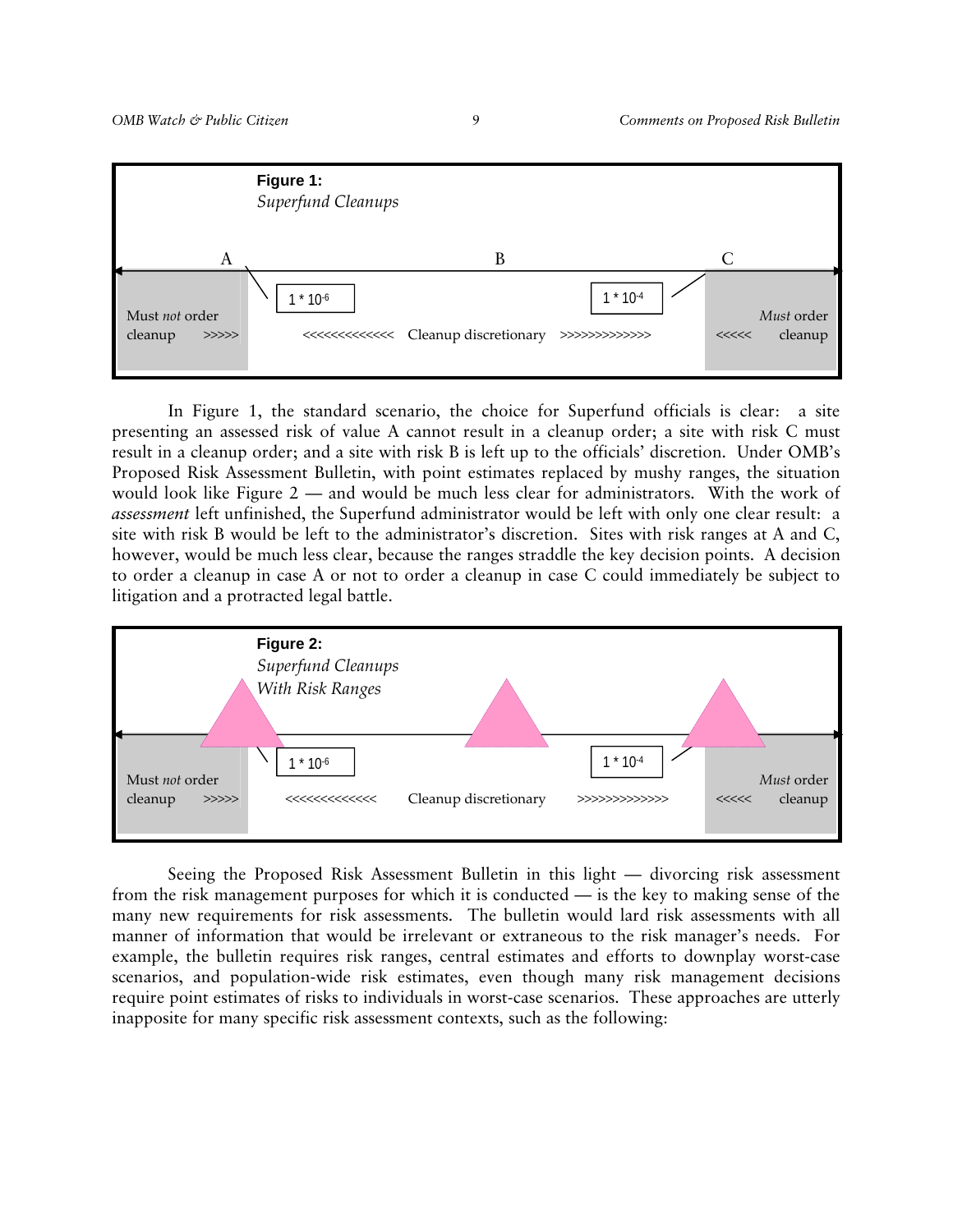| Comprehensive Environmental<br>Response, Compensation and<br>Liability Act | Reasonable maximum exposure<br>to the individual most exposed                                                          |
|----------------------------------------------------------------------------|------------------------------------------------------------------------------------------------------------------------|
| Federal Insecticide, Fungicide,<br>and Rodenticide Act                     | Not maximum but still above<br>average                                                                                 |
| <b>Resource Conservation and</b><br>Recovery Act                           | Highly exposed individuals                                                                                             |
| Clean Air Act § 112                                                        | Individual most exposed to<br>emissions                                                                                |
| Clean Water Act                                                            | Assess state proposed standards<br>based on risk to individuals in<br>90th percentile of fish and water<br>consumption |

 These are not documents produced in a void, or produced for their own sake as a species of agency activity that can be considered in isolation; they are produced for a specific risk management or other informational purpose. The Proposed Risk Assessment Bulletin treats all risk assessments and risk-related assessment activities as a generic activity that can be systematized with a one-size-fits-all policy. Even worse, it appears intended to take the assessment out of risk assessment, to replace scientific expertise and professional judgment with mechanistic probabilistic exercises. If we must live in a world in which quantitative risk assessment rather than precautionary imperatives guides decision making, then those risk assessments should not be so gutted of all potential utility for regulators.

### **C. OMB's bulletin would create new, potentially paralyzing uncertainties for regulatory policy.**

 The final incoherence worth observing is intertextual: how the Proposed Risk Assessment Bulletin relates with other existing policies and laws with which agencies must comply. For example, as other commenters have already observed, the Proposed Risk Assessment Bulletin conflicts with the public interest edicts of the executive orders for child safety and environmental justice.<sup>[13](#page-9-0)</sup> The bulletin does not clarify whether OMB intends it to trump those executive orders or expects agencies to attempt to observe them all at the same time.

 More importantly, agencies perform risk assessments according to specific statutory mandates and judicial interpretations such as the Benzene Case, and the proposed bulletin's onesize-fits-all requirements would likely conflict with the agencies' legal obligations. In fact, a

<span id="page-9-0"></span><sup>&</sup>lt;sup>13</sup> See generally Exec. Order Nos. 12,898, Federal Actions to Address Envtl. Justice in Minority Pops. & Low-Income Pops. (Feb. 1,, 1994) & 13,045, Protection of Children from Envtl. Health Risks & Safety Risks (Apr. 23, 1997).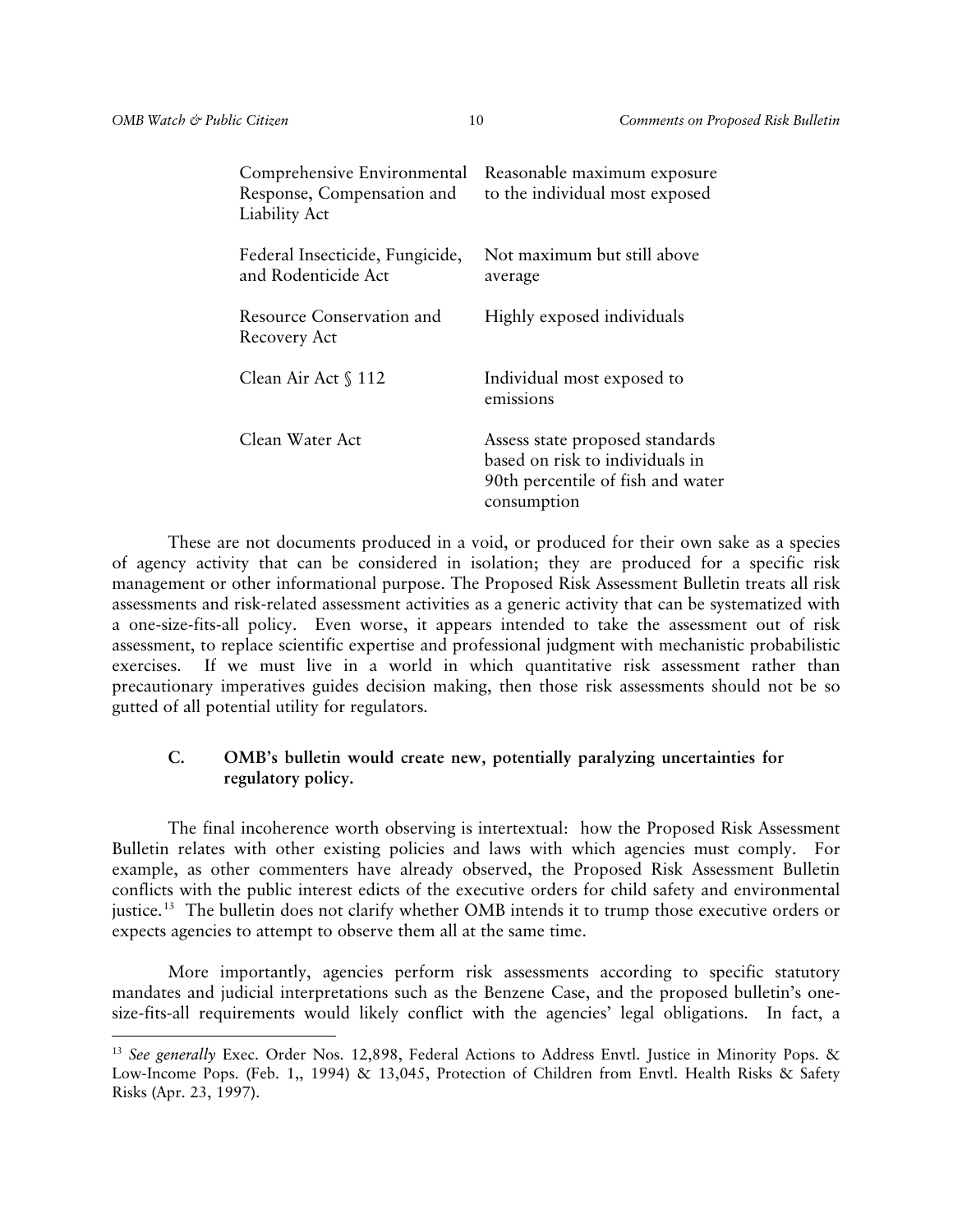preliminary analysis conducted by Reps. Gordon, Dingell, Waxman and Oberstar found that "the analytical approach mandated in [the bulletin] represents a significant departure from approaches contained in the many statutes governing health, safety, and the environment, and from statutory direction to federal agencies to protect human health, safety, and the environment."<sup>[14](#page-10-0)</sup> The representatives determined that the bulletin conflicts with statutory mandates including separation of cost-benefit analysis and risk analysis, and noted that Congress has traditionally guided agencies individually in their risk assessment practices.<sup>[15](#page-10-1)</sup>

 The Proposed Risk Assessment Bulletin does not exist in isolation; agencies must comply with it as well as other existing policies and laws. The bulletin does not cohere in this larger universe of mandates, even though agencies will be expected to comply with all of these mandates simultaneously. In the name of forcing more transparency and accuracy about scientific uncertainties, OMB will plunge regulatory policy into a new uncertainty of an altogether different sort: an instability of the legal soundness of important decisions to protect the public.

#### **II. THE PROPOSED RISK ASSESSMENT BULLETIN WILL PUT THE PUBLIC AT RISK.**

 What is most coherent about the Proposed Risk Assessment Bulletin is most troubling: the serious consequences it would have for federal agencies' ability to protect the public. Harris surveys have repeatedly found that the public demands the federal government play an important role in protecting public health and safety. By burdening the agencies' ability to identify and characterize the hazards we face, the bulletin would detract agencies from fulfilling that expectation and serving the public interest.

### **A. The proposed bulletin would hinder agency response to risks facing the public.**

The Center for Progressive Reform (CPR) notes in its comments that the proposed bulletin demands that agencies identify all potential sources of harm when conducting risk assessments. In many cases, this would be an incredibly time-consuming task that would delay agency actions to prevent harm to the public, as adverse effects could be attributed to myriad different sources.

The case of the Food and Drug Administration's July 2005 safety alert<sup>[16](#page-10-2)</sup> warning consumers against drinking Orchid Island orange juice, which the agency linked to a number of salmonella infections, illustrates this danger. In issuing the safety alert, the agency acted on the best available information and with the urgency demanded by the threat at hand. It did not,

<span id="page-10-0"></span><sup>&</sup>lt;sup>14</sup> Reps. Bart Gordon, John Dingell, Henry Waxman, & James Oberstar, letter to Dr. Ralph Cicerone, President, National Academy of Sciences, May 5, 2006.

<span id="page-10-1"></span><sup>15</sup> *See id*.

<span id="page-10-2"></span><sup>16</sup> *See* Food and Drug Administration, "FDA Issues Nationwide Health Alert on Orchid Island Unpasteurized Orange Juice Products," July 8, 2005.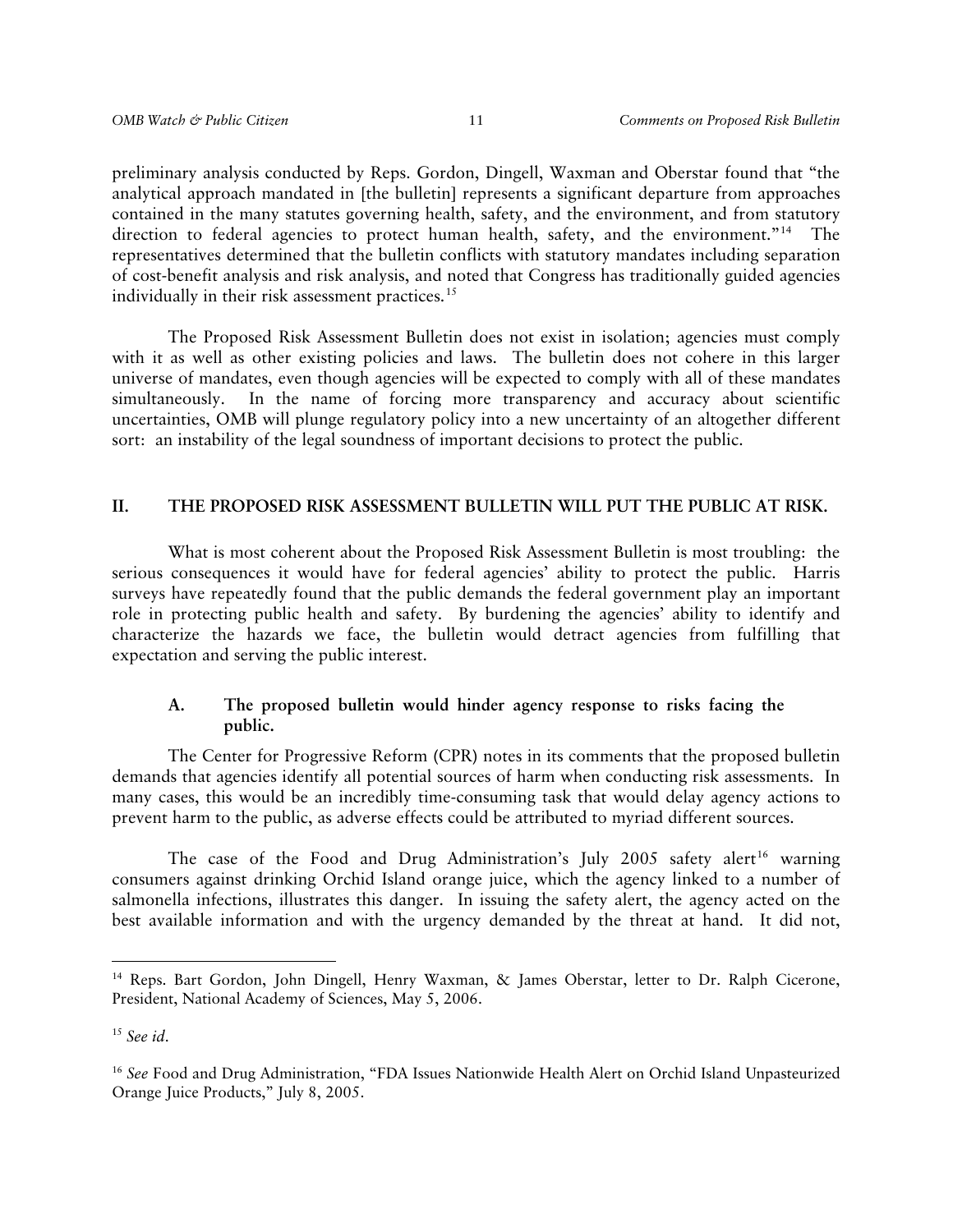however, consider all alternative sources of salmonella that could have explained the numerous cases of infection. Salmonella can come from many different sources, and identifying all potential sources of the bacteria would have significantly delayed the agency's safety alert, leaving the public unaware of the risk of infection from the orange juice.

Essentially, the proposed bulletin would deprive agencies of the discretion to determine the best approach to risk assessments given the particular circumstances involved, such as the urgency for agency action. But the subject matter in risk assessments also varies widely between agencies, and what is the best approach to risk assessments for one agency may not be the best approach for another. At the May NAS meeting, representatives from many agencies expressed concern that the proposed bulletin would force a one-size-fits-all approach despite fundamental differences between agencies. For instance, a USDA representative argued that it conducts diverse assessments that are not likely to fit into the strictures of the bulletin, and a NASA representative argued that the proposed bulletin would not fit the unique risk assessment approaches it has developed to serve its particular needs.

Adding to the potential for regulatory incapacitation, the bulletin assumes an overly expansive scope, subjecting a wide array of agency actions to its constrictive requirements. The bulletin does this by broadening the definition of risk assessment to include documents that "could be used for risk assessment purposes, such as an exposure or hazard assessment that might not constitute a complete risk assessment as defined by the National Research Council."[17](#page-11-0) Subjecting all documents that simply *could* be used for risk assessment purposes to the proposed bulletin's requirements would tie up agencies in pointlessly constrictive practices for the most mundane activities. Officials for the National Institute of Environmental Health Science (NIEHS), the Food and Drug Administration, and the National Institute for Occupational Safety and Health all expressed concern over the wide range in the proposed bulletin.<sup>[18](#page-11-1)</sup>

Furthermore, the additional time and resources that agencies will need to comply with the bulletin will demand additional finances. If agencies are required to commit additional finances to comply with the bulletin, they likely will need to cut funding for existing agency activities, compromising their ability to protect the public. OMB provides no estimate of the financial costs that the bulletin will impose upon agencies, nor any cost-benefit analysis. In short, the bulletin is an unfunded mandate. If the Proposed Risk Assessment Bulletin is adopted in its current form, OMB must at a minimum increase the budgets for agencies subject to the bulletin, in order to provide the resources necessary to implement the new requirements.

 The potential for the bulletin to hog tie regulatory efforts is all the more acute if it is subject to judicial review, which would allow industry groups to initiate length law suits when an agency does not comply with the bulletin. OMB has left vague the issue of whether the bulletin is judicially reviewable, but the Chamber of Commerce has already expressed its hopes for the bulletin, as indicated by its press release titled "OMB Risk Assessment Bulletin Must Be Judicially

<span id="page-11-0"></span><sup>&</sup>lt;sup>17</sup> Office of Management and Budget, Proposed Risk Assessment Bulletin, January 2006, at 8.

<span id="page-11-1"></span><sup>18</sup> Pat Phibbs, "Definition of Risk Assessment Deemed Too Broad by Several Health Agency Officials," *BNA*, May 23, 2006.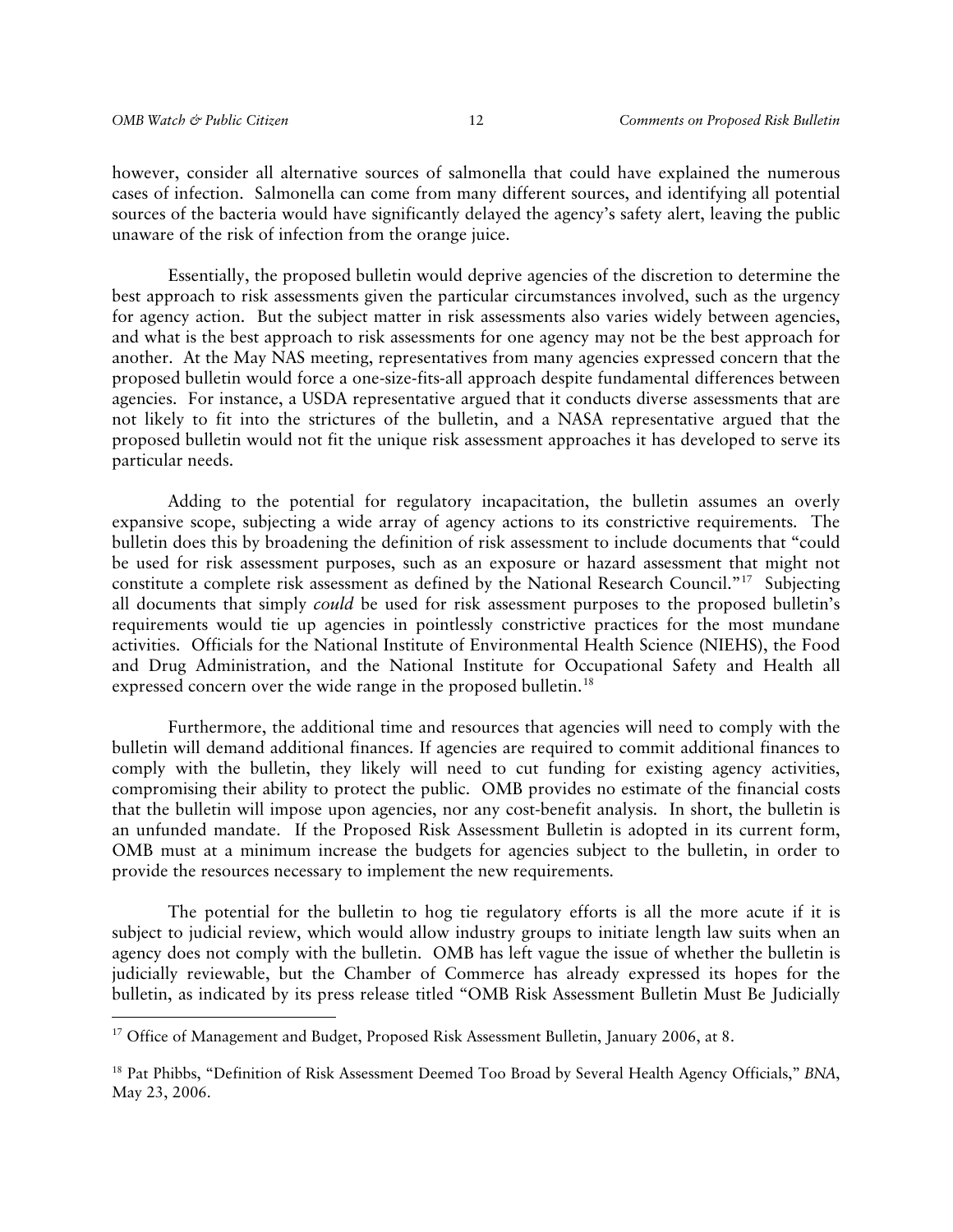Reviewable."<sup>[19](#page-12-0)</sup> Of course, it is clear that the bulletin, both by itself and in conjunction with the unreviewable Data Quality Act, could not be judicially reviewed, but these gestures from the Chamber may be the preliminary steps of a long-term lobbying strategy to legislate this outcome.

The consequences of judicial reviewability of the bulletin are illustrated when considered in the context of FDA's safety alert concerning Orchid Island orange juice contaminated with salmonella. In the Orchid Island case, the proposed bulletin would have given Orchid Island Juice Company an opportunity to delay FDA's safety alert by alleging that the agency did not follow the bulletin's guidelines and filing suit. Regardless of the merit of the manufacturer's claim, by the time the allegations would be resolved, the tainted orange juice would likely have already reached consumers and seriously harmed them. Such a result would undermine the agency's statutory mandate to safeguard the public health.

#### **B. The proposed bulletin exempts risk assessments most in need of guidelines.**

In contrast to the extensive requirements for agency risk assessment activities, the proposed bulletin gives a free pass to assessments used in characterizing risk on product labels if the label is required to be approved by a federal agency, even though those risk assessments most in need of guidelines to ensure quality and objectivity. In many cases, the risk assessments used by agencies in approving labeling for a product are conducted or sponsored by the manufacturer of the product. Manufacturers clearly have an incentive to downplay the harm associated with their product, and a number of studies reveal bias in manufacturer assessments.<sup>[20](#page-12-1)</sup> This giveaway to manufacturers undermines the purpose and objectivity of the proposed bulletin.

#### **C. The proposed bulletin would taint science with White House politics.**

OMB, a White House policy office with little scientific or technical expertise, is simply not qualified to impose guidelines on agency risk assessments, especially compared to the agencies themselves, which possess the expertise needed to inform good practices in risk assessments. Given OMB's lack of expertise and abundance of political motivation, it can be expected that the proposed bulletin will serve to conform the risk assessments to White House political whims. Allowing OMB, through the bulletin, to influence regulations by shaping the assessments informing regulatory decisions signals a dramatic expansion of OMB's power, without statutory authorization, and poses the threat that White House political priorities will permeate the science underlying regulatory activities.

<span id="page-12-0"></span><sup>19</sup> U.S. Chamber of Commerce, "U.S. Chamber: OMB Risk Assessment Bulletin Must Be Judicially Reviewable," May 18, 2006, *available at* <http://www.uschamber.com/press/releases/2006/May/06- 84.htm>.

<span id="page-12-1"></span><sup>&</sup>lt;sup>20</sup> Jennifer Sass, letter to Dr. Nancy Beck regarding NRDC comments on the OMB Proposed Risk Assessment Bulletin, June 15, 2006.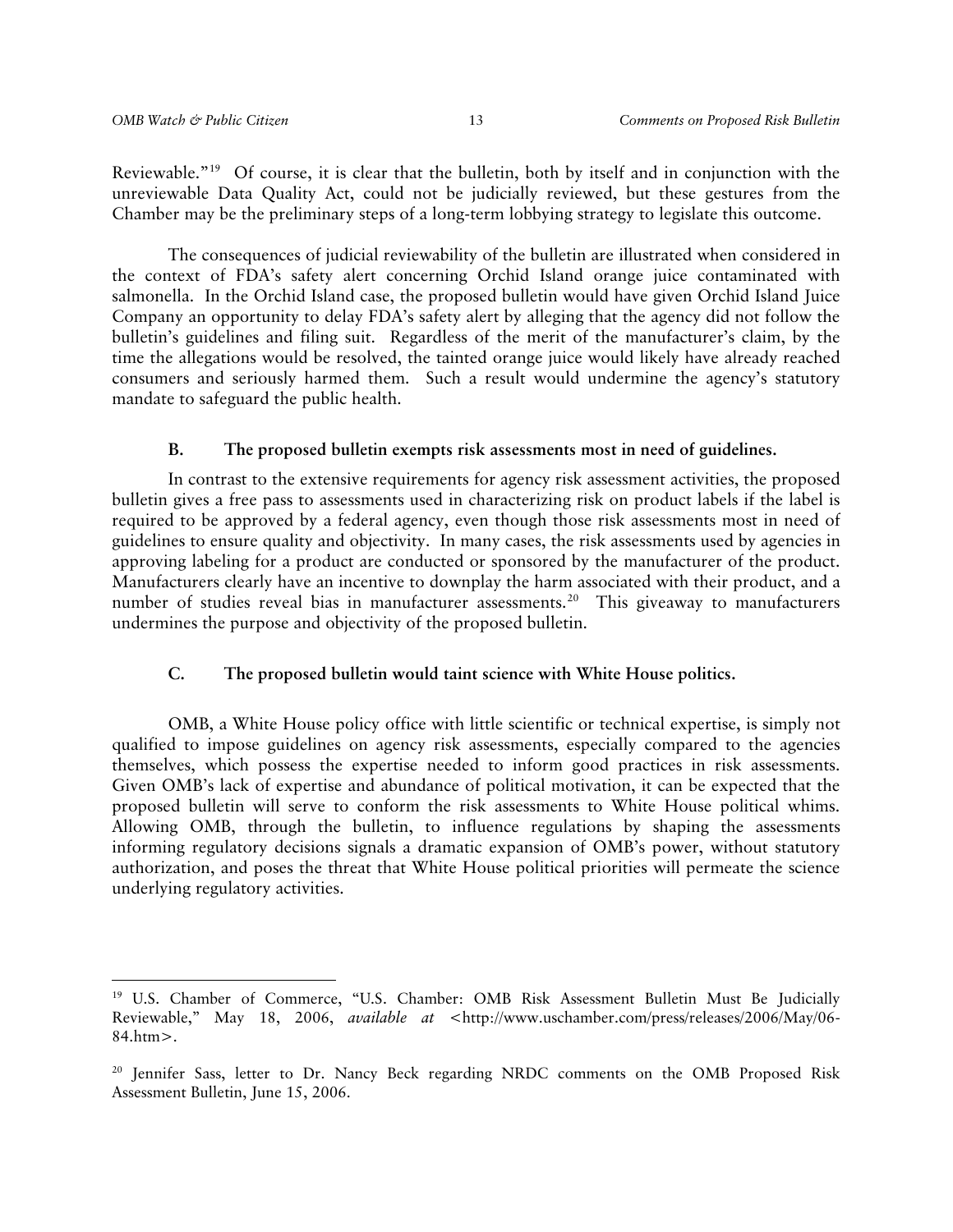### **III. THERE IS NO BASIS FOR THE BULLETIN.**

 The Proposed Risk Assessment Bulletin is an unacceptable arrogation of power to the White House over matters entrusted by Congress to the agencies. Constitutional design and longstanding traditions of American governance ensure that no single office wields too much concentrated power. For example, power is diffused in the legislative branch by the bicameral structure and such important traditions as the separation of appropriations and authorization functions. Likewise, the judicial branch diffuses power by separating findings of fact and questions of law between juries and judges at the trial level and, on appeal, requiring appellate courts to defer to factual but not legal conclusions of the trial courts. So, too, with the executive branch: although the Framers opted not to create an executive council instead of a single president, they specifically provided that Congress would be empowered to delegate authorities directly to the departments of government.<sup>[21](#page-13-0)</sup> Unless Congress legislates to the contrary, the president lacks the "authority to dictate decisions entrusted by statute to executive officers."<sup>[22](#page-13-1)</sup>

Moreover, there is simply no need for this one-size-fits-all straightjacket on the agencies. While in many ways the bulletin would conflict with existing agency risk assessment practices, in other ways it would be simply redundant, as agencies currently follow many of the bulletin's guidelines. A number of agencies – including OSHA, EPA, DOD and CDC – mentioned at the NAS forum that the bulletin simply reiterates the practices to which they currently adhere in conducting risk assessments. This begs the question of what deficiency is the bulletin intended to address. And this question is all more critical given that proposed bulletin would *create*  deficiencies, such as slowed agency response to risks facing the public. OMB, however, presents no evidence that current agency risk assessment practices require improvement – a glaring omission given that OMB demands evidence of the need for regulation in rulemaking processes.

<span id="page-13-0"></span><sup>21</sup> *See* Robert V. Percival, *Presidential Management of the Administrative State: The Not-So-Unitary Executive*, 51 Duke L.J. 963, 967-69 (2001).

<span id="page-13-1"></span><sup>22</sup> *Id*. at 966. *See also* Lisa Heinzerling, *Statutory Interpretation in the Era of OIRA* (Geo. Pub. L. Res. Paper No. 899025, April 2006), available at <http://papers.ssrn.com/sol3/papers.cfm?abstract\_id=899025>; Kevin M. Stack, *The President's Statutory Powers to Administer the Laws*, 106 Colum. L. Rev. 263 (2006).